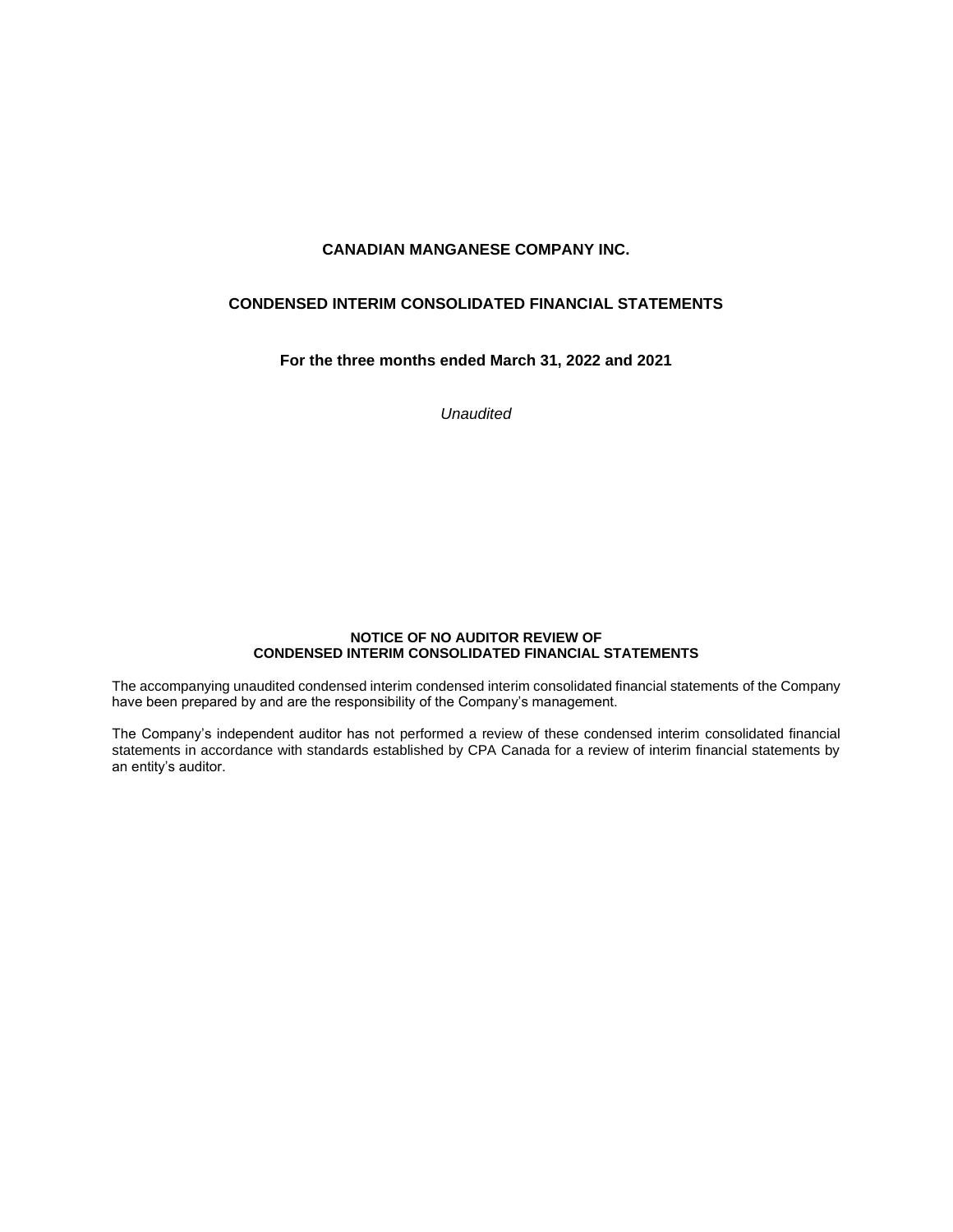# **CONDENSED INTERIM CONSOLIDATED FINANCIAL STATEMENTS**

# **For the three months ended March 31, 2022 and 2021**

# *Unaudited*

# *INDEX PAGE* Condensed Interim Consolidated Statements of Financial Position 1 Condensed Interim Consolidated Statements of Loss and Comprehensive Loss 2 Condensed Interim Consolidated Statements of Changes in Equity 3 Condensed Interim Consolidated Statements of Cash Flows 4 Notes to the Condensed Interim Condensed interim consolidated financial statements  $5-16$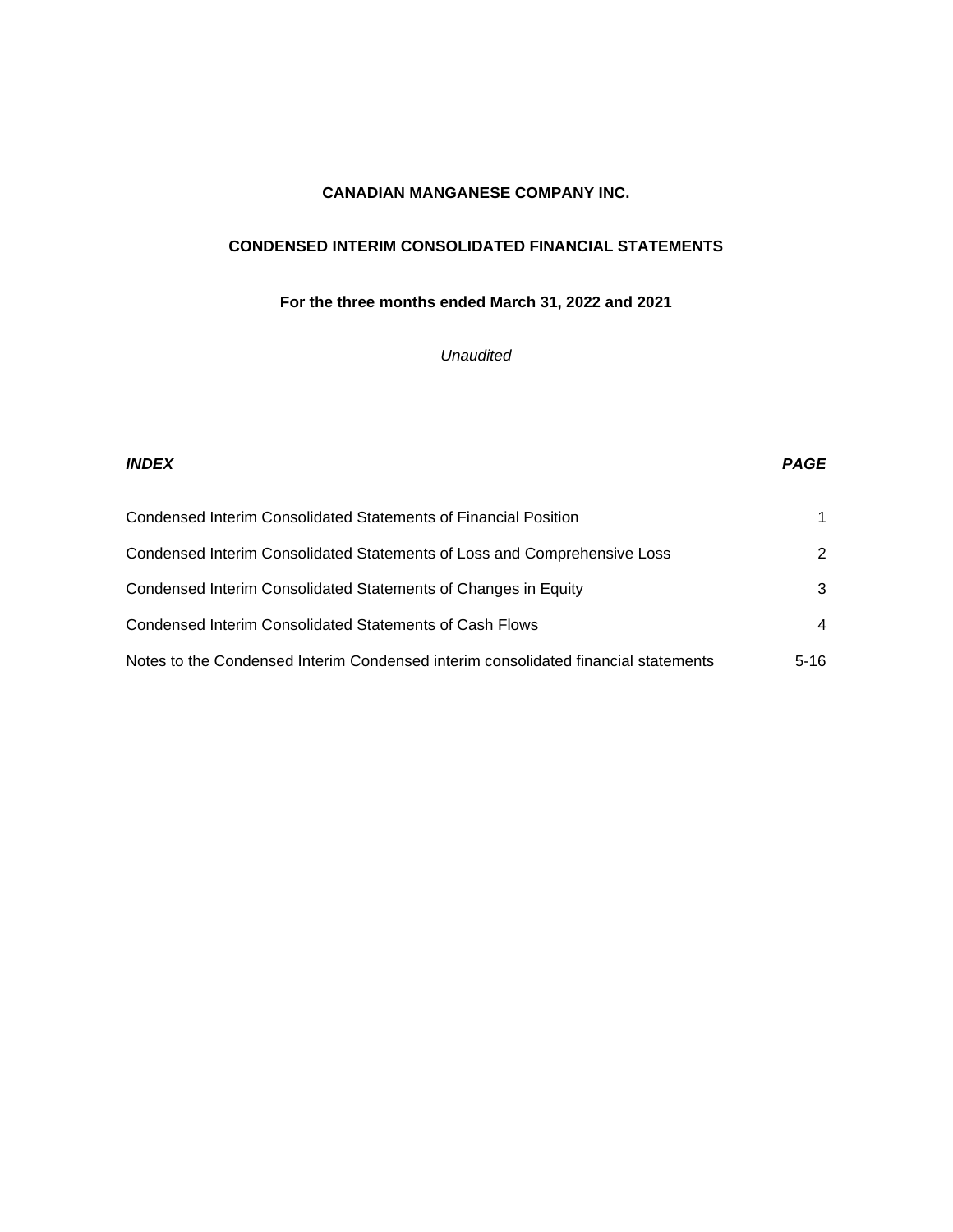### **Condensed Interim Consolidated Statements of Financial Position**

**As at March 31, 2022** *Unaudited*

| unaudīted                                            |              |                |                   |
|------------------------------------------------------|--------------|----------------|-------------------|
| <b>Expressed in Canadian Dollars</b>                 | <b>Notes</b> | March 31, 2022 | December 31, 2021 |
| <b>Assets</b>                                        |              | S              |                   |
|                                                      |              |                |                   |
| <b>Current assets</b>                                |              |                |                   |
| Cash                                                 | 8            | 4,341,666      | 6,002,675         |
| Sales taxes receivable                               |              | 208,397        | 125,418           |
| Prepaid expenses                                     |              | 180,753        | 76,070            |
| Total current assets                                 |              | 4,730,816      | 6,204,163         |
|                                                      |              |                |                   |
| <b>Non-current assets</b>                            |              |                |                   |
| Exploration and evaluation assets                    | 7            | 12,393,797     | 11,390,853        |
| Total non-current assets                             |              | 12,393,797     | 11,390,853        |
| <b>Total assets</b>                                  |              | 17,124,613     | 17,595,016        |
|                                                      |              |                |                   |
| <b>Equity and liabilities</b>                        |              |                |                   |
| <b>Current liabilities</b>                           |              |                |                   |
| Accounts payable and accrued liabilities             | 9            | 792,956        | 839,747           |
| Flow-through share premium liability                 | 17           | 292,903        | 540,423           |
| <b>Total current liabilities</b>                     |              | 1,085,859      | 1,380,170         |
|                                                      |              |                |                   |
| <b>Non-current liabilities</b>                       |              |                |                   |
| CEBA loan                                            | 20           |                | 40,000            |
| Total non-current liabilities                        |              |                | 40,000            |
| <b>Total liabilities</b>                             |              | 1,085,859      | 1,420,170         |
|                                                      |              |                |                   |
| <b>Equity</b>                                        |              |                |                   |
| Share capital                                        | 10           | 24,519,118     | 24,519,118        |
| Warrants                                             | 11           | 795,130        | 795,130           |
| Share-based payment reserve                          | 14           | 1,724,235      | 1,605,799         |
| Deficit                                              |              | (15, 208, 989) | (14,958,609)      |
| Equity attributable to equity holders of the Company |              | 11,829,494     | 11,961,438        |
| Non-controlling interest                             | 15           | 4,209,260      | 4,213,408         |
| <b>Total equity</b>                                  |              | 16,038,754     | 16,174,846        |
| <b>Total equity and liabilities</b>                  |              | 17.124.613     | 17,595,016        |

# **COMMITMENTS AND CONTINGENCIES (Notes 7 and 17) SUBSEQUENT EVENTS (Note 21)**

The financial statements were approved by the Board of Directors on May 13, 2022 and signed on its behalf by:

Signed "*John F. Kearney" ,* Director Signed "*W. Matthew Allas" ,* Director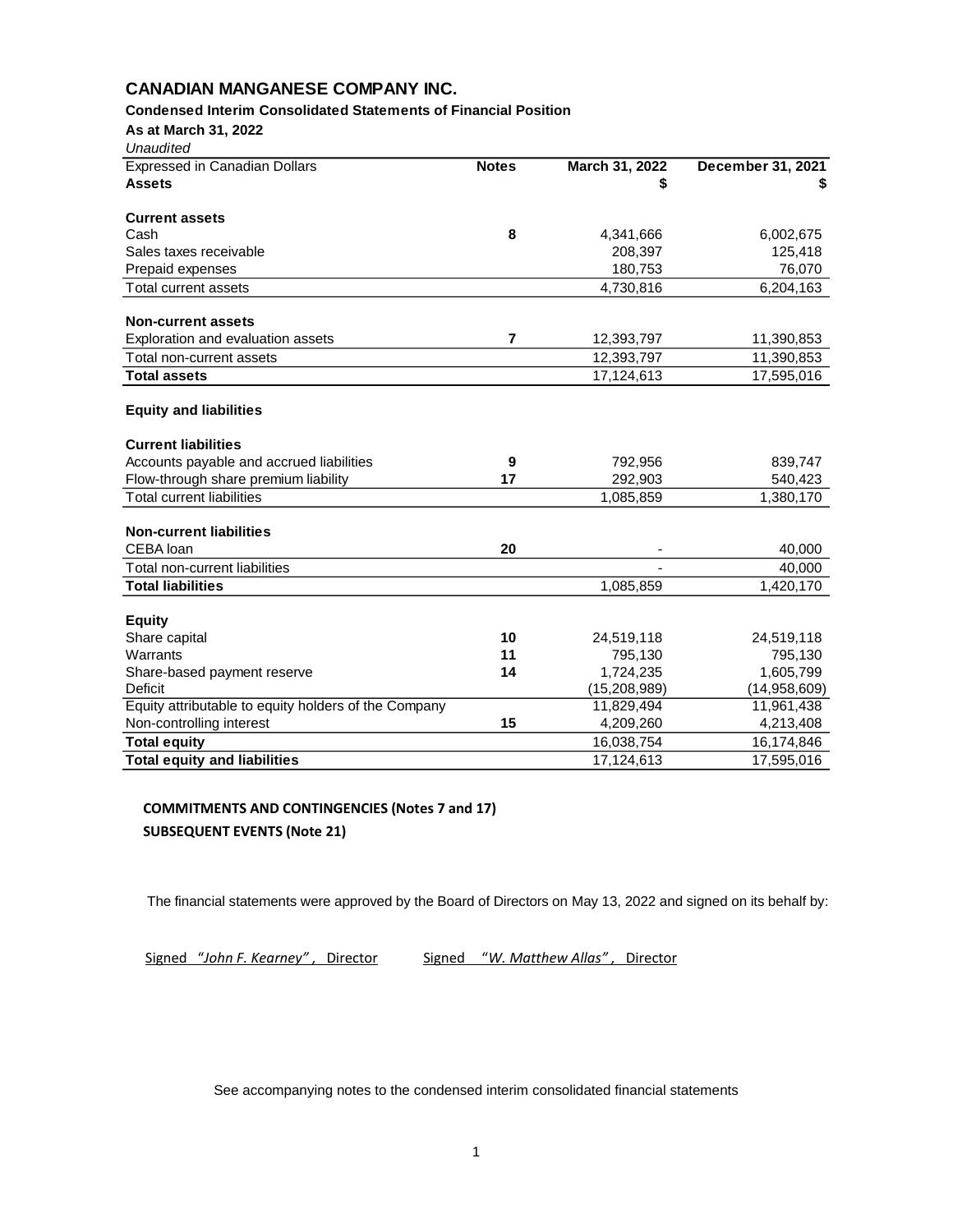# **Condensed Interim Consolidated Statements of Loss and Comprehensive Loss**

**For the three months ended March 31, 2022 and 2021**

| Unaudited                                            |              |                              |            |
|------------------------------------------------------|--------------|------------------------------|------------|
| <b>Expressed in Canadian Dollars</b>                 | <b>Notes</b> | Three months ended March 31, |            |
|                                                      |              | 2022                         | 2021       |
|                                                      |              | \$                           | \$         |
| General and administrative expenses:                 |              |                              |            |
| Employment compensation                              |              | (149, 374)                   | (32, 200)  |
| Share-based compensation                             | 14           | (118, 436)                   |            |
| Legal fees                                           |              | (36, 647)                    | (225)      |
| Audit fees                                           |              | (10,000)                     | (3,000)    |
| Administration costs                                 |              | (77, 534)                    | (7, 741)   |
| Investor relations                                   |              | (160,056)                    | (4,897)    |
| Loss before other items                              |              | (552, 047)                   | (48,063)   |
| Other items:                                         |              |                              |            |
| Flow-through share premium reversal                  | 17           | 247,519                      |            |
| CEBA loan foregiveness                               | 20           | 10,000                       |            |
| Total other items                                    |              | 257,519                      |            |
| Total (loss) and comprehensive (loss) for the period |              | (294,528)                    | (48,063)   |
|                                                      |              |                              |            |
| Net (loss) and comprehensive (loss) attributable to: |              |                              |            |
| Shareholders of the Company                          |              | (250, 379)                   | (48,063)   |
| Non-controlling interest                             |              | (44,148)                     |            |
| Total (loss) and comprehensive (loss) for the period |              | (294,528)                    | (48,063)   |
| (Loss) per share                                     |              |                              |            |
| Basic and diluted (loss) per share                   | 6            | (0.002)                      | (0.001)    |
| Weighted average number of common shares outstanding |              |                              |            |
| Basic and diluted                                    |              | 144,714,580                  | 59,683,564 |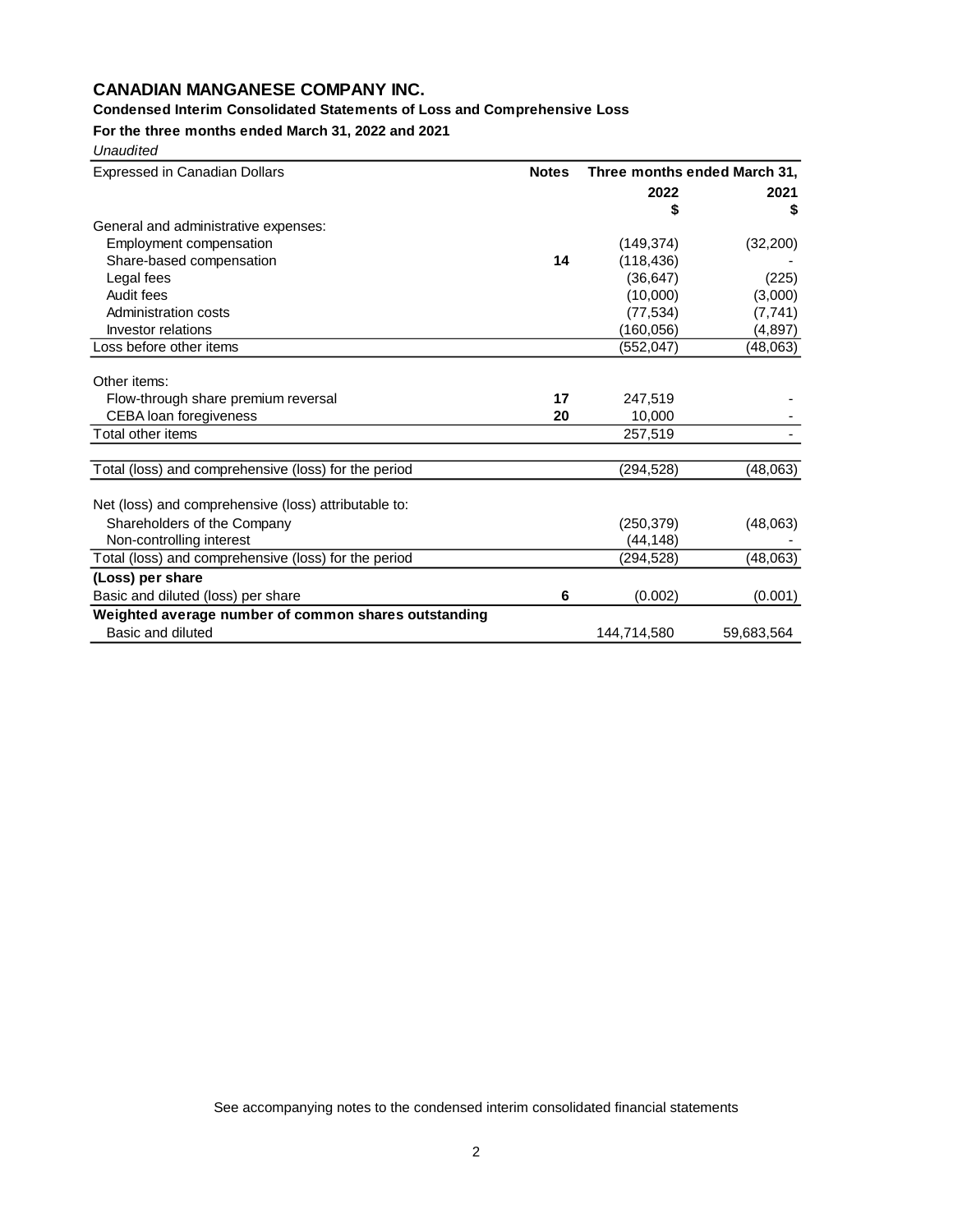**Condensed Interim Consolidated Statements of Changes in Equity**

# **For the three months ended March 31, 2022 and 2021**

*Unaudited*

| <b>Expressed in Canadian Dollars</b>          | Share<br>Capital | Warrants | Share-based<br>payment<br>reserve | <b>Deficit</b> | Attributable to<br>equity holders<br>of the company | Non-<br>Controlling<br>Interest | Total          |
|-----------------------------------------------|------------------|----------|-----------------------------------|----------------|-----------------------------------------------------|---------------------------------|----------------|
|                                               | \$               | \$       | \$                                | S              |                                                     | \$                              |                |
| Balance as at December 31, 2020               | 5,668,449        |          |                                   | (1,264,621)    | 4,403,828                                           |                                 | 4,403,828      |
| Net loss for the period                       |                  |          |                                   | (48,063)       | (48,063)                                            |                                 | (48,063)       |
| Balance as at March 31, 2021                  | 5,668,449        |          | $\overline{a}$                    | (1,312,684)    | 4,355,765                                           | $\overline{a}$                  | 4,355,765      |
| Proceeds from private placements              | 6,203,176        |          |                                   |                | 6,203,176                                           |                                 | 6,203,176      |
| Less share issue costs                        | (281, 309)       | 52,221   |                                   |                | (229,088)                                           |                                 | (229,088)      |
| Less flow-through share premium liability     | (500,000)        |          |                                   |                | (500,000)                                           |                                 | (500,000)      |
| Acquisition of Maximos                        | 13,428,802       |          |                                   |                | 13,428,802                                          |                                 | 13,428,802     |
| Warrants issued in Maximos Acquisition        |                  | 742,909  |                                   |                | 742,909                                             |                                 | 742.909        |
| Stock options issued in Maximos Acquisition   |                  |          | 974,241                           |                | 974,241                                             |                                 | 974,241        |
| Recognition of Spark non-controlling interest |                  |          |                                   |                |                                                     | 2,868,770                       | 2,868,770      |
| Restricted share units issued                 |                  |          | 356,250                           |                | 356,250                                             |                                 | 356,250        |
| Stock options issued                          |                  |          | 275,308                           |                | 275,308                                             |                                 | 275,308        |
| Increase in non-controlling interest in       |                  |          |                                   |                |                                                     |                                 |                |
| Mongoose RTO                                  |                  |          |                                   |                |                                                     | 1,922,573                       | 1,922,573      |
| Net loss for the period                       |                  |          |                                   | (13, 645, 925) | (13,693,989)                                        | (577, 935)                      | (14, 271, 924) |
| Balance as at December 31, 2021               | 24,519,118       | 795,130  | 1,605,799                         | (14,958,609)   | 11,961,438                                          | 4,213,408                       | 16,174,846     |
| Restricted share units issued                 |                  |          | 18,000                            |                | 18,000                                              |                                 | 18,000         |
| Share-based compensation                      |                  |          | 100,436                           |                | 100,436                                             |                                 | 100,436        |
| Increase in non-controlling interest in       |                  |          |                                   |                |                                                     |                                 |                |
| Mongoose                                      |                  |          |                                   |                |                                                     | 40,000                          | 40,000         |
| Net loss for the period                       |                  |          |                                   | (250, 379)     | (250, 379)                                          | (44, 148)                       | (294, 527)     |
| Balance as at March 31, 2022                  | 24,519,118       | 795,130  | 1,724,235                         | (15, 208, 989) | 11,829,494                                          | 4,209,260                       | 16,038,754     |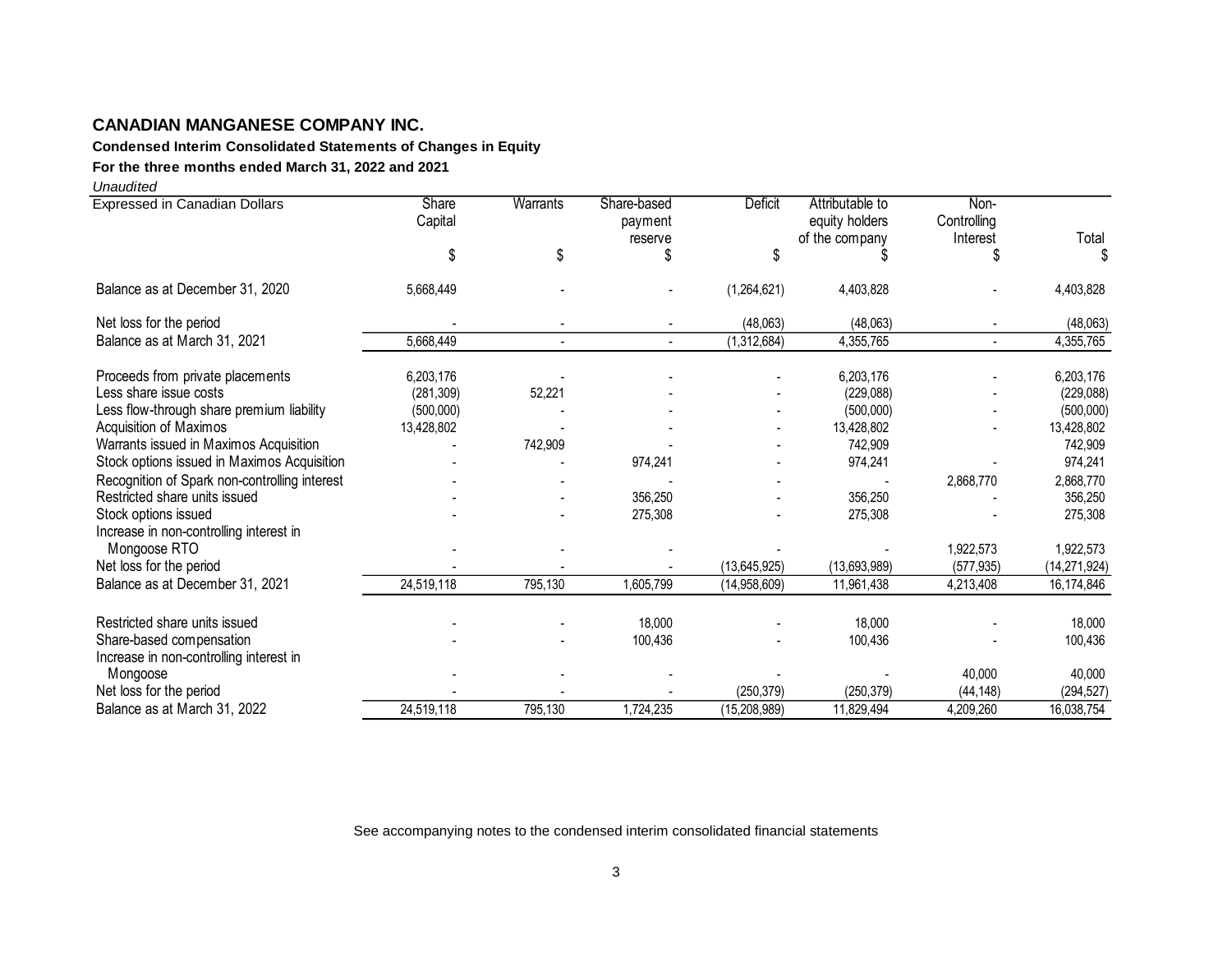### **Condensed Interim Consolidated Statements of Cash Flows**

**For the three months ended March 31, 2022 and 2021**

*Unaudited* 

| <b>Expressed in Canadian Dollars</b>            | <b>Notes</b> | Three months ended March 31, |           |
|-------------------------------------------------|--------------|------------------------------|-----------|
|                                                 |              | 2022                         | 2021      |
|                                                 |              | S                            | S         |
| Cash flows (used in) operating activities       |              |                              |           |
| (Loss) for the period                           |              | (294, 528)                   | (48,063)  |
| Share-based compensation                        | 14           | 118,436                      |           |
| Flow-through share premium reversal             | 17           | (247,519)                    |           |
|                                                 |              | (423,611)                    | (48,063)  |
| <b>Movements in working capital</b>             |              |                              |           |
| (Increase) in amounts receivable                |              | (187, 662)                   | (2,040)   |
| (Decrease)/increase in amounts payable          |              | (56,791)                     | 24,248    |
| Net cash (used in) operating activities         |              | (668,064)                    | (25,855)  |
|                                                 |              |                              |           |
| Cash flows (used in) investing activities       |              |                              |           |
| Investment in exploration and evaluation assets | 7            | (962, 945)                   | (1,350)   |
| Net cash flows (used in) investing activities   |              | (962,945)                    | (1,350)   |
|                                                 |              |                              |           |
| Cash flows (used in) financing activities       |              |                              |           |
| Repayment of CEBA loan                          | 20           | (30,000)                     |           |
| Net cash flows (used in) financing activities   |              | (30,000)                     |           |
| Net decrease in cash                            |              | (1,661,009)                  | (27, 205) |
| Cash at the beginning of the period             |              | 6,002,675                    | 62,198    |
| Cash at the end of the period                   |              | 4,341,666                    | 34,993    |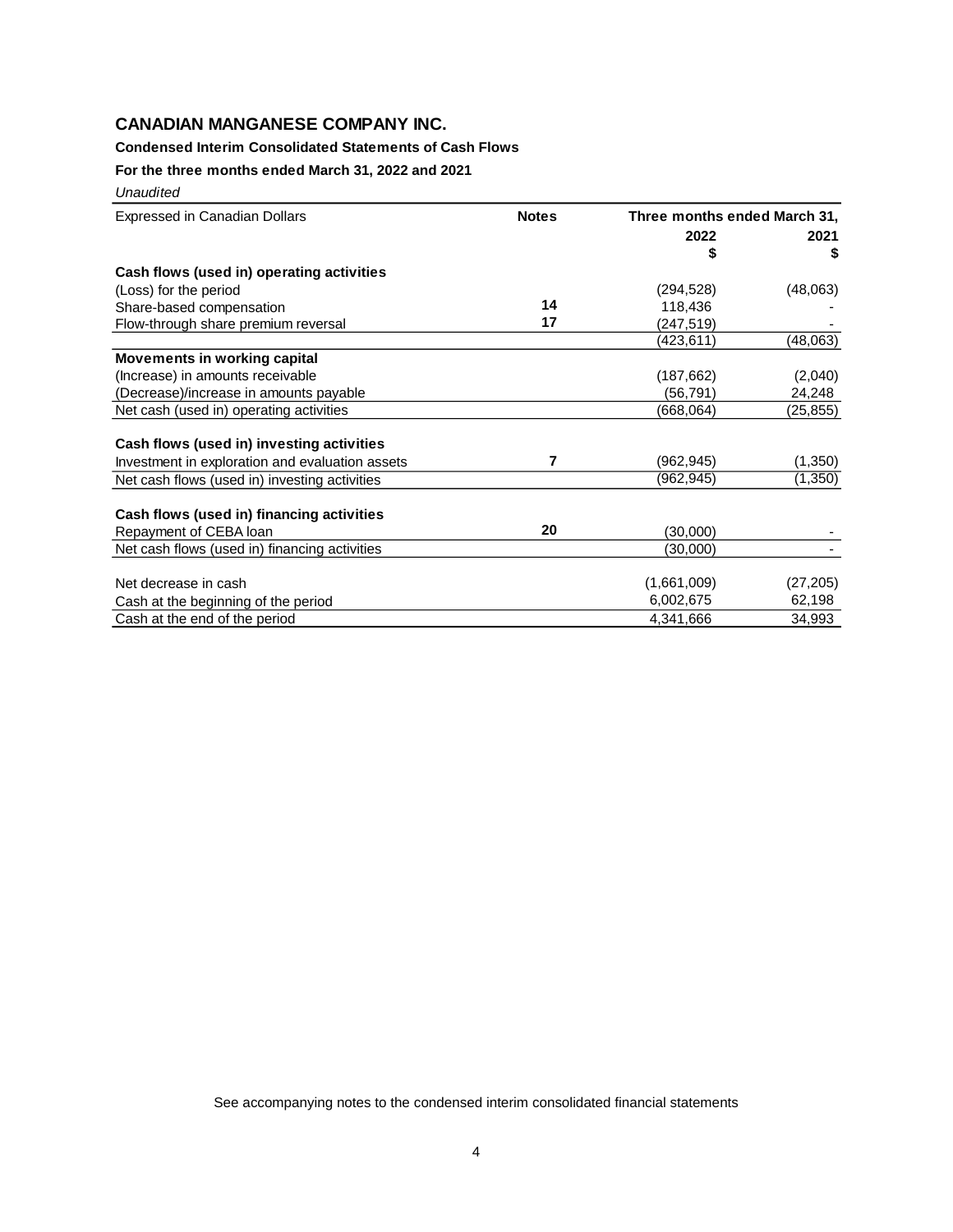### **1. NATURE OF OPERATIONS AND GOING CONCERN**

Canadian Manganese Company Inc. (the "Company") has interests in exploration and evaluation properties located in eastern Canada. Substantially all of the Company's efforts are devoted to advancing the development of its 100% owned Woodstock manganese project located in the Province of New Brunswick.

The Company was incorporated on June 13, 2011 under the laws of Canada. The address of the Company's registered head office is 55 University Ave., Suite 1805, Toronto, Ontario, M5J 2H7, Canada.

On January 31, 2022, the Company's common shares commenced trading on the NEO Exchange under symbol CDMN.

Effective April 30, 2021, the Company acquired 100% of Maximos Metals Corp. ("Maximos") and, thereby indirectly, Maximos' 53.1% subsidiary Spark Minerals Inc. ("Spark"). Effective November 10, 2021, Spark completed a reverse takeover ("RTO") transaction of Mongoose Mining Ltd. ("Mongoose"), in which the Company's 53.1% equity interest in Spark was exchanged for a 40.7% equity interest in Mongoose. Effective February 9, 2022, Mongoose issued 200,000 common shares as consideration in a property acquisition, diluting the Company's equity interest to 40.5%. Notwithstanding the Company holds less than a majority interest in Mongoose, the Company has determined that it controls Mongoose, due to its dominant equity interest and level of Board representation relative to any other shareholder or group of shareholders. Accordingly, the Company's condensed interim consolidated financial statements for the three months ended March 31, 2022 include consolidation of the accounts of subsidiaries Maximos and Spark commencing April 30, 2021 and subsidiary Mongoose (including Spark) commencing November 10, 2021. Refer to Notes 4 and 5.

There has been no determination whether the Company's interests in its properties contain mineral resources which are economically recoverable. There is no assurance that the Company's existing permits will be renewed or that new permits that have been applied for will be granted. Major expenditures are required to locate and establish mineral deposits, to develop metallurgical processes and to construct mining and processing facilities at a particular site. The Company's exploration operations are subject to government legislation, policies and controls relating to prospecting, development, production, environmental protection, mining taxes and labour standards. In order for the Company to carry out its exploration and evaluation activities, the Company is required to hold certain permits.

These condensed interim consolidated financial statements are prepared on the basis that the Company will continue as a going concern, which assumes that the Company will be able to meet its obligations and continue its operations for the next 12 months. Management believes it has sufficient working capital to support planned operations for at least the next 12 months. At March 31, 2022 the Company had not achieved profitable operations, had an accumulated deficit since inception and expects to incur further losses in the advancement of its exploration and evaluation properties. The Company will need to generate additional financial resources in order to advance and develop its exploration and evaluation properties and there is a risk that additional financing will not be available to the Company on a timely basis or on acceptable terms. There are no assurances that the Company will continue to obtain additional financial resources and/or achieve positive cash flows or profitability. If the Company is unable to obtain adequate additional financing, the Company may ultimately be required to discontinue operations and exploration and evaluation activities and adjustments to the consolidated financial statements could be material.

The Company cannot accurately predict the impact the Covid-19 pandemic may have on its operations, including uncertainties relating to the duration of the pandemic, potential public health measures imposed by governmental authorities, and the impact on schedules and timelines for planned operations or exploration programs. In addition, this pandemic and related business interruptions may adversely affect the Company's ability to finance its planned operations.

Although the Company has taken steps to verify title to properties in which it has an interest in accordance with industry standards for the current stage of development of such properties, these procedures do not guarantee the Company's title. Property title may be subject to government licensing requirements, social licensing requirements, unregistered prior agreements, unregistered claims, aboriginal claims and non-compliance with regulatory requirements. The Company's properties may also be subject to increases in taxes and royalties, renegotiating contracts and political uncertainty.

### **2. BASIS OF PRESENTATION**

These condensed interim consolidated financial statements reflect the financial position, statement of loss and comprehensive loss, equity and cash flows related to assets and liabilities of the Company and entities controlled by the Company (its subsidiaries).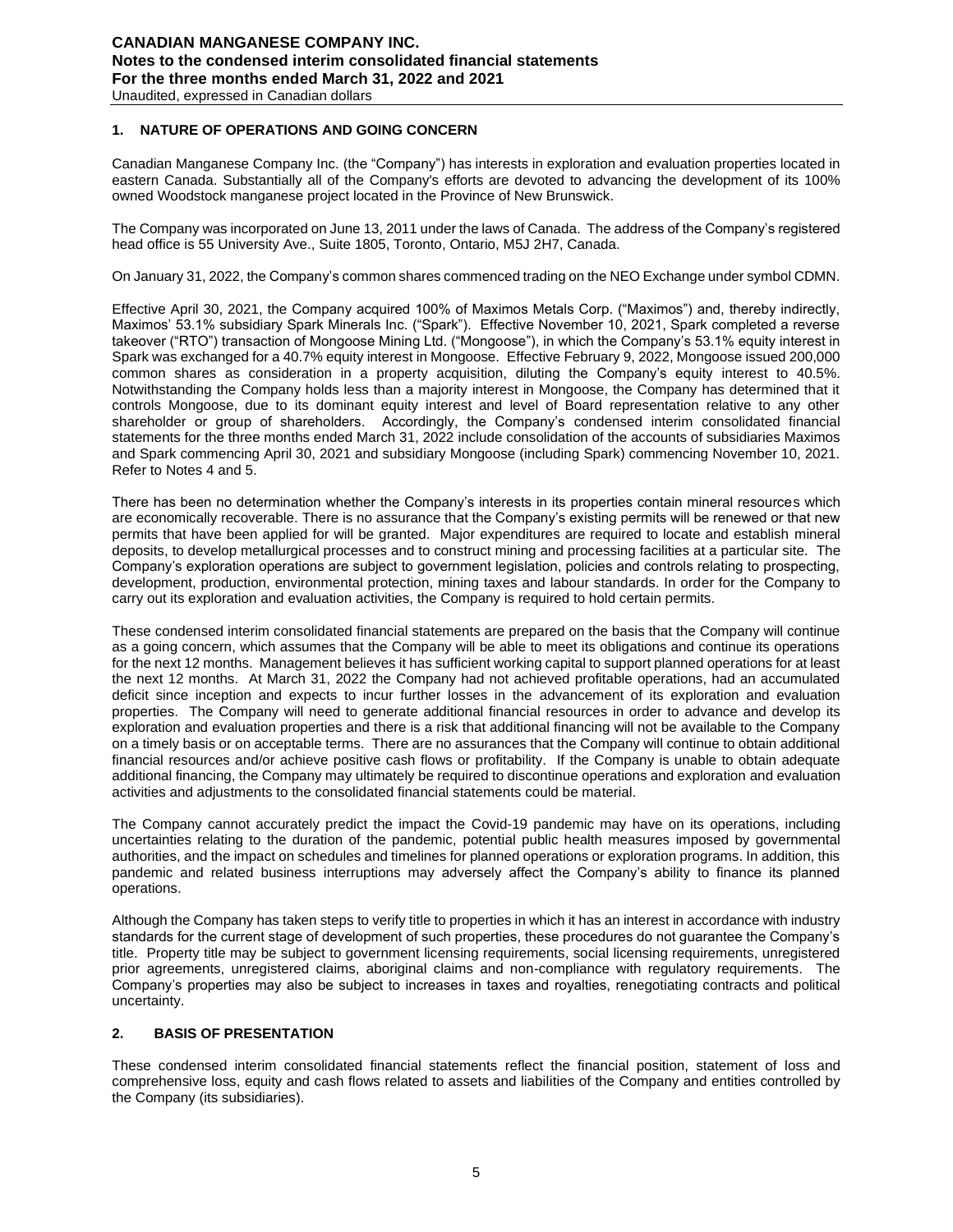### **2. BASIS OF PRESENTATION (CONTINUED)**

These condensed interim consolidated financial statements were prepared in accordance with International Accounting Standard 34, Interim Financial Reporting using accounting policies consistent with International Financial Reporting Standards ("IFRS"), as issued by the International Accounting Standards Board on a basis consistent with the accounting policies disclosed in the annual consolidated financial statements of the Company for the year ended December 31, 2021. The accounting policies set out below were consistently applied to all periods presented, unless otherwise noted.

These condensed interim consolidated financial statements do not include all of the information required for full annual financial statements and should be read in conjunction with the Company's annual consolidated financial statements for the year ended December 31, 2021, prepared in accordance with IFRS.

These condensed interim consolidated financial statements have been prepared on a historical cost basis, except for those items carried at fair value. In addition, these condensed interim consolidated financial statements have been prepared using the accrual basis of accounting, except cash flow information.

### **3. SUMMARY OF SIGNIFICANT ACCOUNTING POLICIES**

These condensed interim consolidated financial statements were prepared on a basis consistent with the accounting policies disclosed in the annual consolidated financial statements of the Company for the year ended December 31, 2021, as set out in Note 3 thereof.

### **Basis of consolidation**

These condensed interim consolidated financial statements incorporate the financial statements of the Company and entities controlled by the Company (its subsidiaries). Control is achieved where the Company has the power to govern the financial and operating policies of an investee entity so as to obtain benefits from its activities.

The results of subsidiaries acquired or disposed of during the year are included in the consolidated statement of operations from the effective date of acquisition or up to the effective date of disposal, as appropriate. Where necessary, adjustments are made to the financial statements of subsidiaries to bring the accounting policies used into line with those used by the Company. All material intra-Company transactions, balances, income and expenses are eliminated on consolidation.

### **4. ACQUISITION OF MAXIMOS METALS CORP.**

The Company's acquisition of 100% of Maximos (the "Maximos Acquisition") was completed by way of a share exchange and three-cornered amalgamation effective April 30, 2021 (the "Acquisition Date"). The amalgamated subsidiary is legally named "Technology Metals Inc.", however these condensed interim consolidated financial statements refer to the entity by its more familiar pre-amalgamation name, "Maximos".

To complete the Maximos Acquisition, the Company issued 59,683,564 common shares directly to shareholders of Maximos on the basis of 0.55562527 of a Canadian Manganese common share for each common share of Maximos, and Maximos was amalgamated with a wholly-owned subsidiary of the Company. Indirectly, the Company acquired Maximos' 53.1% subsidiary Spark as part of the Maximos Acquisition. Refer to Notes 1 and 5.

In connection with the Maximos Acquisition, the Company granted 5,278,440 options in replacement of 9,500,000 previously granted options of Maximos, with each replacement option exercisable into a common share of the Company at \$0.18 per share until June 30, 2025. Additionally, the Company issued 4,445,003 warrants in replacement of 8,000,000 previously issued warrants of Maximos, with each replacement warrant exercisable into a common share of the Company at \$0.18 per share until March 17, 2024. Refer to Notes 11 and 12.

The Company elected to apply the Concentration Test under IFRS 3 Business Combinations to assess the nature of and determine the accounting treatment of the Maximos Acquisition. Substantially all of the fair value of the assets acquired in the Maximos Acquisition is concentrated in a single identifiable asset or group of similar identifiable assets, being exploration and evaluation assets. Therefore, the Concentration Test was met and the Maximos Acquisition was determined to be an acquisition of assets, under the scope of IFRS 2 Share-Based Payments, rather than a Business Combination.

The fair value of the Company's common shares issued as consideration in the Maximos Acquisition was estimated at \$0.225 per share based on the issue price of shares in the Financing, which closed immediately before the Maximos Acquisition. Refer to Note 10. The fair value of the options granted and warrants issued was estimated using the Black-Scholes option pricing model. Refer to Notes 11 and 12.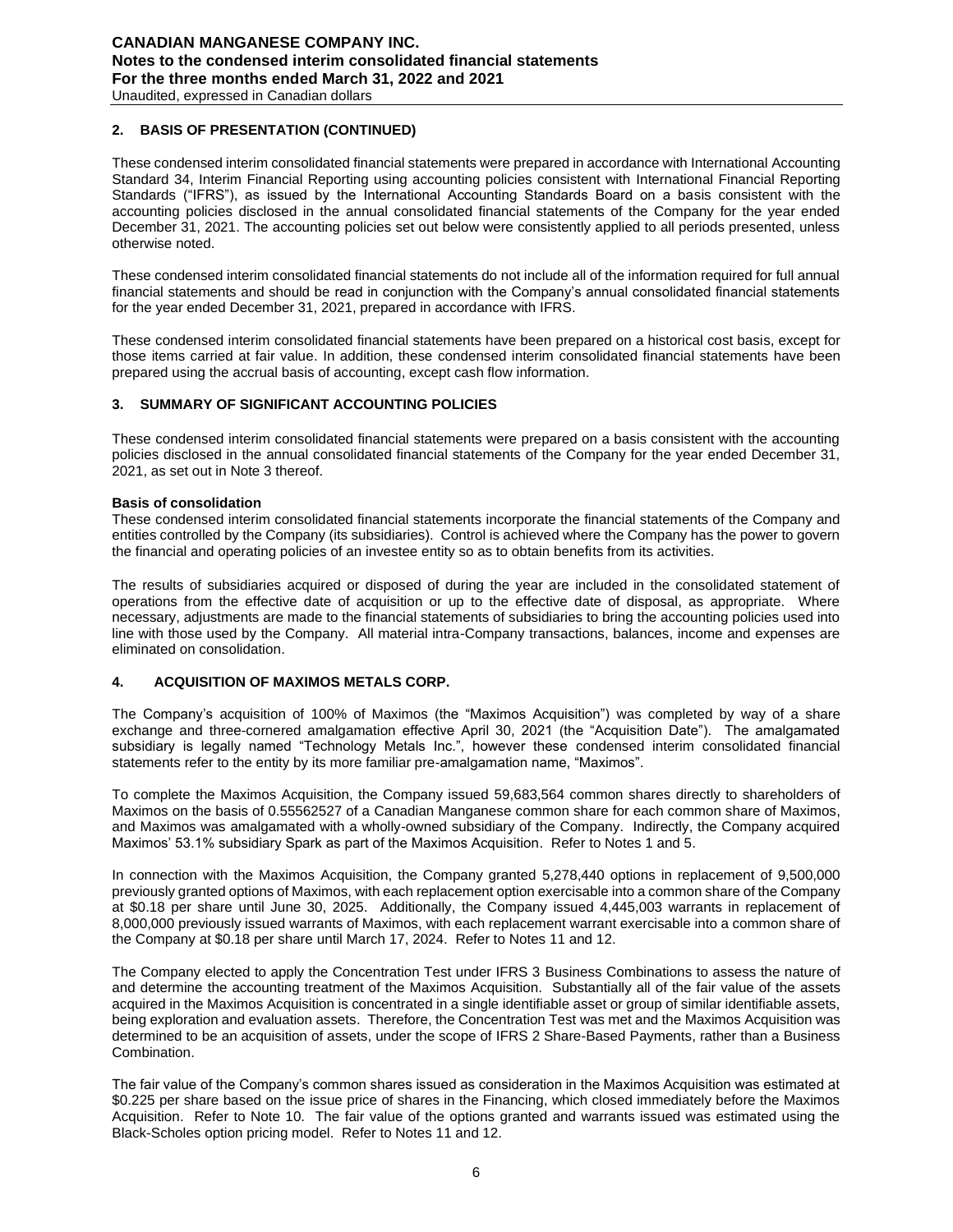### **5. ACQUISITION OF MAXIMOS METALS CORP. (CONTINUED)**

|                                       | <b>Notes</b> |            |
|---------------------------------------|--------------|------------|
| Estimated fair value of common shares | 10           | 13.428.802 |
| Estimated fair value of stock options | 12           | 974.241    |
| Estimated fair value of warrants      | 11           | 742.909    |
| Total consideration paid              |              | 15.145.952 |

The fair value of consideration paid by the Company has been allocated to the estimated fair value of assets acquired and liabilities assumed as at the Acquisition Date, based on management's best estimates, after taking into account all available information at that time, on the following basis:

| Cash and cash equivalents               | 688.596     |
|-----------------------------------------|-------------|
| Amounts receivable                      | 369.590     |
| Exploration and evaluation assets       | 5,952,769   |
| Amounts payable and accrued liabilities | (1,097,302) |
| Non-controlling interest                | (2,868,770) |
| Total of net assets acquired            | 3.044.883   |
| Loss recognised on acquisition          | 12,101,069  |
| Total consideration paid                | 15.145.952  |

Exploration and evaluation assets above represent the Cobequid Highlands property held by Spark at the Acquisition Date. The exploration and evaluation assets held by Maximos were recorded at a nominal value. Refer to Note 7.

Non-controlling interest represents the 46.9% equity share in Spark not controlled by Maximos at the Acquisition Date. Refer to Note 15.

### **6. SPARK REVERSE-TAKEOVER OF MONGOOSE**

On March 17, 2021, prior to the Maximos Acquisition, Spark entered into a definitive share exchange agreement with Mongoose, which set out the intent of the parties for Spark to complete a reverse-takeover transaction of Mongoose (the "Mongoose RTO"), a company listed on the Canadian Securities Exchange under symbol MNG. The principal intention of the Mongoose RTO, from the perspective of Spark, was to obtain a public listing for Spark shareholders. The principal terms of the Mongoose RTO, which closed on November 10, 2021, are summarized below.

On a pre-Mongoose RTO basis, Spark had 24,500,000 common shares issued and outstanding. Concurrent with closing the Mongoose RTO, Spark completed a private placement of 1,904,000 common shares at \$0.25 per share for gross proceeds of \$476,000.

On a pre-Mongoose RTO basis, Mongoose had 9,403,000 pre-consolidation common shares issued and outstanding. Concurrent with closing the Mongoose RTO, Mongoose completed (i) a consolidation of its pre-consolidation common shares outstanding on a 1 for 2.85 basis, resulting in 3,299,294 post-consolidation common shares; (ii) a private placement of 1,747,001 flow through common shares (post-consolidation) at \$0.30 per share for gross proceeds of \$524,100; (iii) issued 500,000 common shares (post-consolidation) at a deemed issue price of \$0.25 per share as a finder fee in connection with the Mongoose RTO; and (iv) issued 26,404,000 common shares (post-consolidation) to Spark shareholders on a one-for-one basis to effect the Mongoose RTO.

Following completion of the Mongoose RTO, Mongoose is the resulting issuer and legally owns 100% of Spark, however Mongoose itself is controlled by the former shareholders of Spark, and the business carried on by Mongoose is the previous business of Spark.

In connection with the Mongoose RTO, 325,544 options of the resulting issuer were issued to former option holders of Mongoose and 360,000 options of the resulting issuer were issued to former option holders of Spark in replacement of options previously outstanding by each company. Additionally, 102,737 warrants of the resulting issuer were granted to former warrant holders of Mongoose and 2,500,000 warrants of the resulting issuer were granted to former warrant holders of Spark in replacement of warrants previously outstanding by each company. Refer to Note 15.

Immediately after closing of the RTO, there were 31,950,295 common shares outstanding of Mongoose, of which 26,404,000 shares were held by the former shareholders of Spark (representing approximately 82.6% of the outstanding shares of Mongoose). Accordingly, the transaction was accounted for as a reverse-takeover transaction whereby Spark is deemed to have been the acquirer for accounting purposes. The Mongoose RTO was accounted for under IFRS 2 Share-Based Payments, as Mongoose did not meet the definition of a business under IFRS 3.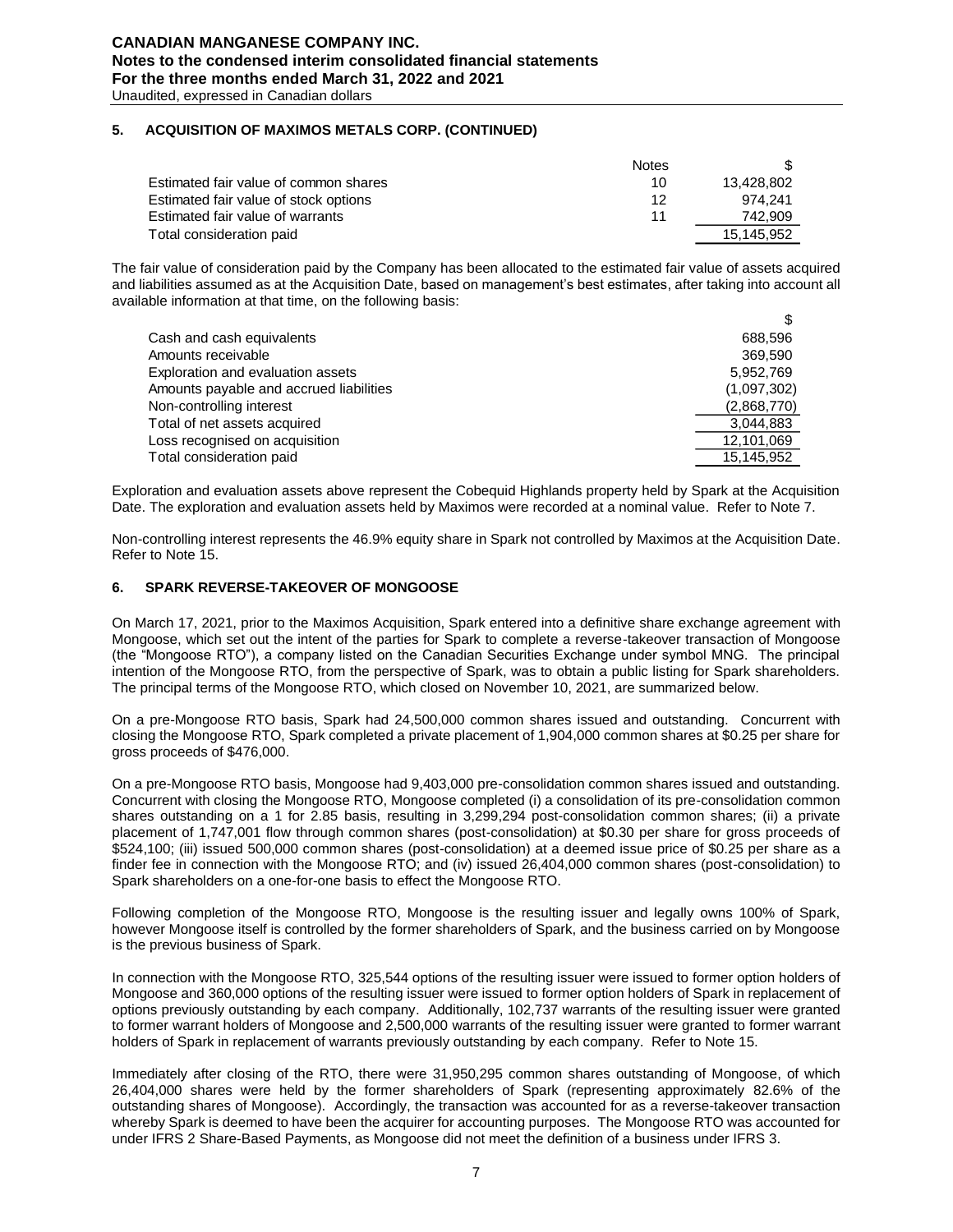# **5. SPARK REVERSE-TAKEOVER OF MONGOOSE (CONTINUED)**

Accordingly, the fair value of the purchase consideration was accounted for as the fair value of the equity instruments deemed to be issued by Spark to complete the Mongoose RTO.

Based on the capital structure of the resulting issuer, the incremental net effect of the Mongoose RTO was the economic equivalent of Spark issuing 5,546,295 common shares, 325,544 options and 102,737 warrants as consideration to complete the transaction. The excess of the fair value of this consideration over the fair value of the net assets of Mongoose acquired is considered a transaction cost of completing the Mongoose RTO.

The fair value of the 5,546,295 common shares of Spark deemed to have been issued as consideration in connection with the Mongoose RTO was estimated based on the concurrent Spark financing issue price of \$0.25 per share. The fair value of 325,544 options of Spark and 102,737 warrants of Spark deemed to have been issued as consideration in connection with the Mongoose RTO was estimated using the Black-Scholes option pricing model using the following assumptions: a share price of \$0.25; an expected volatility of 124%; a risk-free interest rate of 1.07%; an exercise price of \$0.285; an estimated remaining life of 2.31 years; and a dividend yield of 0%.

The estimated fair value of the above consideration deemed paid by Spark in the Mongoose RTO is summarized in the following table:

| Value of common shares issued     | 1.386.575 |
|-----------------------------------|-----------|
| Value of stock options            | 57.700    |
| Value of warrants                 | 1,500     |
| Total fair value of consideration | 1.445.775 |
|                                   |           |

\$

 $\sigma$ 

The fair value of consideration deemed paid by Spark has been allocated to the estimated fair value of assets acquired and liabilities assumed of Mongoose as at the closing date, based on management's best estimates, after taking into account all available information at that time, on the following basis:

| Cash                                    | 227,785   |
|-----------------------------------------|-----------|
| Cash - Mongoose financing proceeds      | 524,100   |
| Amounts receivable and prepaid expenses | 21.709    |
| Exploration and evaluation asset        |           |
| Amounts payable and accrued liabilities | (51, 619) |
| Flow-through share premium liability    | (87, 350) |
| Total of net assets acquired            | 634,626   |
| Mongoose RTO listing cost               | 811,149   |
| Total consideration paid                | 1,445,775 |
|                                         |           |

No value was allocated to Mongoose's exploration and evaluation asset as the resulting issuer does not intend to pursue any work on the property and intends to terminate the option on the property. The \$811,149 excess of the consideration paid over net assets acquired, along with legal fees of \$135,884, have been expensed in the Consolidated Statement of Loss and Comprehensive Loss.

Upon completion of the Mongoose RTO, the Company exchanged its 53.1% interest in Spark (represented by 13,006,993 shares of Spark's 24,500,000 shares outstanding on a pre-Mongoose RTO basis) for a 40.7% interest in Mongoose (represented by 13,006,993 shares of Mongoose's 31,950,295 shares outstanding on a post-Mongoose RTO basis).

Notwithstanding the Company holds less than a majority interest in Mongoose (on a post-Mongoose RTO basis), the Company has determined that it controls Mongoose, due to its dominant equity interest and level of Board representation relative to any other shareholder or group of shareholders.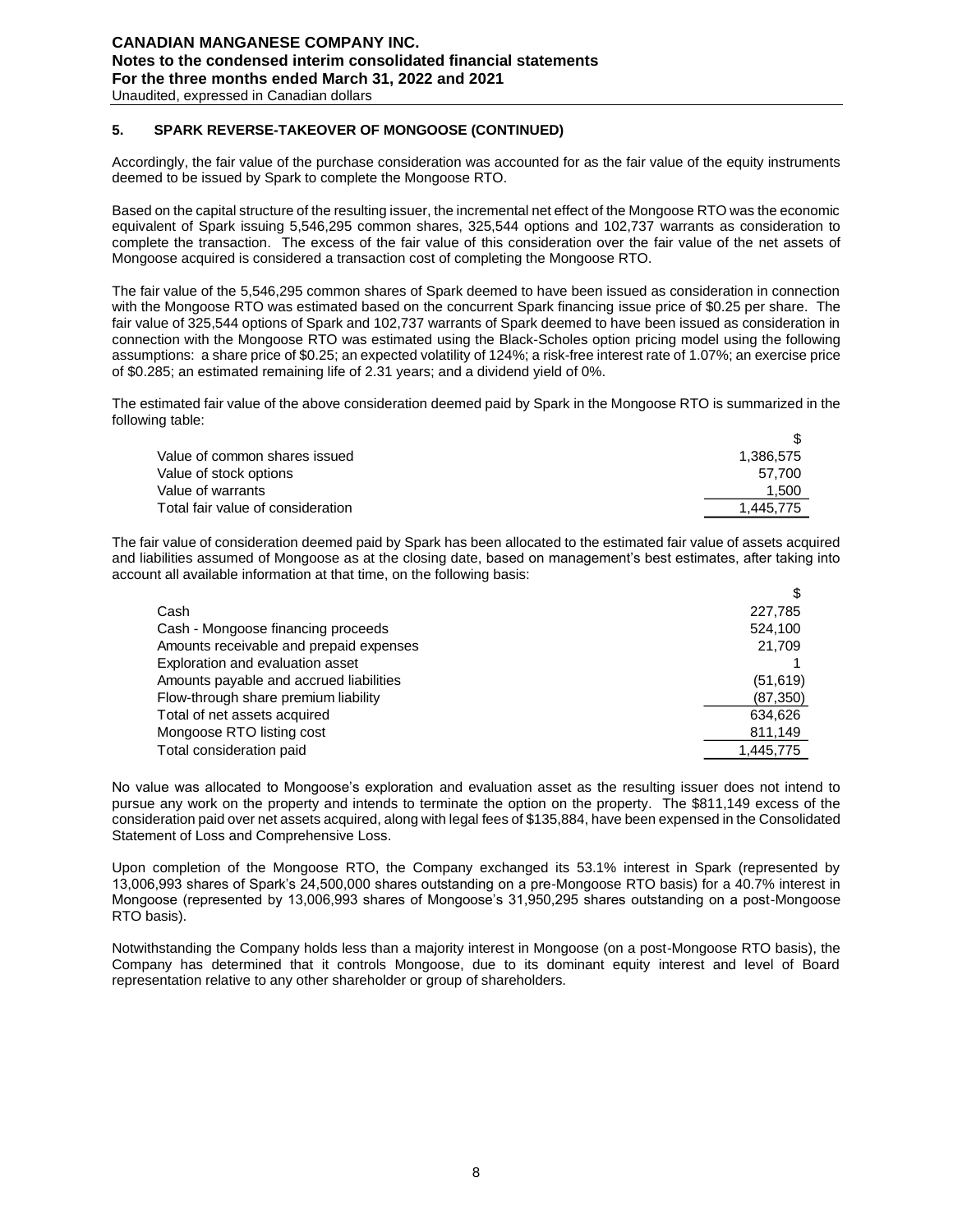### **6. LOSS PER SHARE**

Basic loss per share is computed by dividing the loss after taxation for the period available to ordinary shareholders by the weighted average number of common shares outstanding during the period. Diluted loss per share is computed by dividing the loss after taxation for the period by the weighted average number of common shares outstanding, adjusted for the effect of all potential dilutive common shares that were outstanding during the period. Basic and diluted losses per share are the same for the reporting periods as the exercise of convertible instruments would decrease loss per share. The computation for basic and diluted loss per share is as follows:

|                                                        | Three months ended            |               |  |
|--------------------------------------------------------|-------------------------------|---------------|--|
|                                                        | March 31, 2022 March 31, 2021 |               |  |
|                                                        | \$                            | S.            |  |
| <b>Numerator</b>                                       |                               |               |  |
| Net (loss) attributable to Shareholders of the Company | (250, 379)                    | (48,063)      |  |
| (Loss) attributable to non-controlling interest        | (44, 148)                     |               |  |
| Total (loss) for the period                            | (294, 528)                    | (48,063)      |  |
| Denominator                                            | No. of Shares                 | No. of Shares |  |
| Weighted average number of shares                      |                               |               |  |
| - basic and diluted                                    | 144,714,580                   | 59,683,564    |  |
| (Loss) per share                                       |                               |               |  |
| Basic and diluted (loss) per share                     | (0.002)                       | (0.001)       |  |
|                                                        |                               |               |  |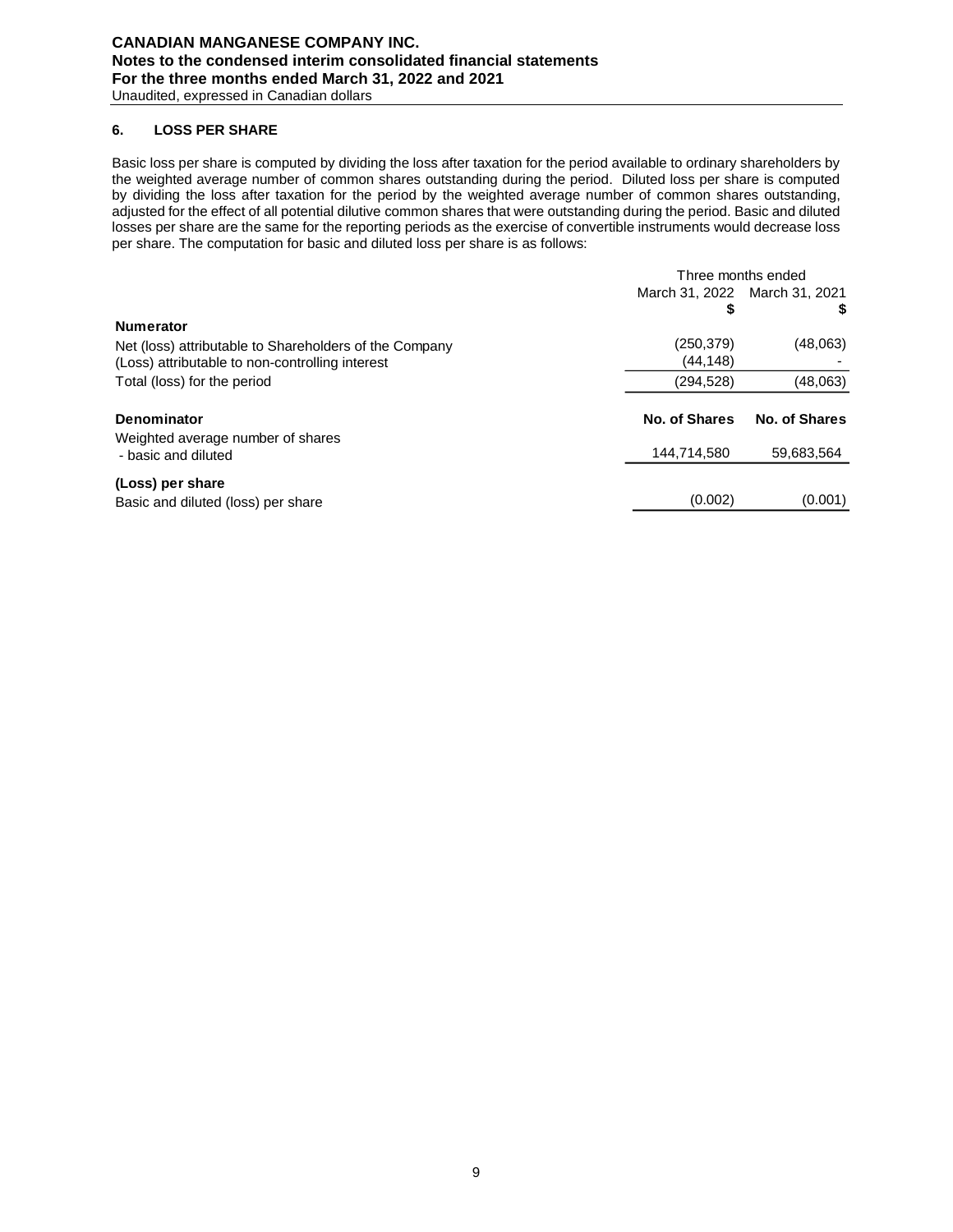# **CANADIAN MANGANESE COMPANY INC. Notes to the condensed interim consolidated financial statements For the three months ended March 31, 2022 and 2021**

Unaudited, expressed in Canadian dollars

### **7. EXPLORATION AND EVALUATION ASSETS**

|                             | Woodstock |                          |                          |            |
|-----------------------------|-----------|--------------------------|--------------------------|------------|
|                             | manganese | Maximos nickel           | Mongoose                 |            |
|                             | property  | property                 | properties               | Total      |
|                             | \$        | \$                       | \$                       | \$         |
| Balance, December 31, 2020  | 4,662,321 | $\blacksquare$           | $\overline{\phantom{a}}$ | 4,662,321  |
| Additions:                  |           |                          |                          |            |
| Project management          | 1,350     |                          |                          | 1,350      |
|                             | 1,350     | $\overline{\phantom{a}}$ |                          | 1,350      |
| Balance, March 31, 2021     | 4,663,671 | ä,                       |                          | 4,663,671  |
| Additions:                  |           |                          |                          |            |
| Property acquisitions       |           | 1                        | 5,952,768                | 5,952,769  |
| Drilling                    | 192,235   |                          | 120,910                  | 313,144    |
| Geological                  | 137,315   |                          | 78,989                   | 216,304    |
| Technical consulting        | 10,800    |                          |                          | 10,800     |
| Consultations               | 77,550    |                          |                          | 77,550     |
| Economic studies            | 133,926   |                          |                          | 133,926    |
| Supplies                    | 13,280    |                          | 1,245                    | 14,526     |
| Claims registration         | 6,160     |                          |                          | 6,160      |
| Project management          | 2,003     |                          |                          | 2,003      |
|                             | 573,269   | 1                        | 6,153,912                | 6,727,182  |
| Balance, December 31, 2021  | 5,236,940 | 1                        | 6,153,912                | 11,390,853 |
| Additions:                  |           |                          |                          |            |
| Property acquisitions       |           |                          | 40,000                   | 40,000     |
| Drilling                    | 547,234   |                          |                          | 547,234    |
| Geological                  | 289,469   |                          | 50,055                   | 339,525    |
| <b>Technical consulting</b> | 38,550    |                          |                          | 38,550     |
| Consultations               | 30,000    |                          |                          | 30,000     |
| Supplies                    |           |                          | 90                       | 90         |
| Claims registration         | 180       |                          | 2,170                    | 2,350      |
| Project management          | 5,196     |                          |                          | 5,196      |
|                             | 910,629   |                          | 92,315                   | 1,002,944  |
| Balance, March 31, 2022     | 6,147,569 | 1                        | 6,246,227                | 12,393,797 |

The Company holds a 100% interest in the Woodstock manganese property located near the town of Woodstock, in west-central New Brunswick. A portion of the property is subject to a 1% gross sales royalty upon commencement of commercial production, with the Company retaining certain rights to buy back one half of the royalty. Substantially all of the Company's efforts are devoted to advancing the development of the Woodstock manganese project.

In connection with the Maximos Acquisition (refer to Note 4), the Company acquired interests in certain exploration and evaluation assets held by Maximos. These acquired exploration and evaluation assets consist primarily of nickelcopper-cobalt exploration properties located in northwestern Labrador. The Maximos exploration and evaluation assets have been recorded at a nominal value as the Company has no immediate plans for the ongoing exploration and evaluation of these assets.

In connection with the Maximos Acquisition, the Company also indirectly acquired the Cobequid Highlands property held by Spark (subsequently held by Mongoose, following the Mongoose RTO), consisting of mineral exploration licences in Nova Scotia with potential for iron oxide-copper-gold ("IOCG") mineralization. Refer to Notes 4 and 5.

All exploration and evaluation assets are carried at cost less any applicable impairment provision.

The realisation of the exploration and evaluation assets is dependent on the successful discovery, development of economic mineral resources, including the ability to raise funds to develop the projects. Should this prove unsuccessful the value included in the statement of financial position would be impaired. By its nature there is inherent uncertainty in the realisation of the exploration and evaluation assets.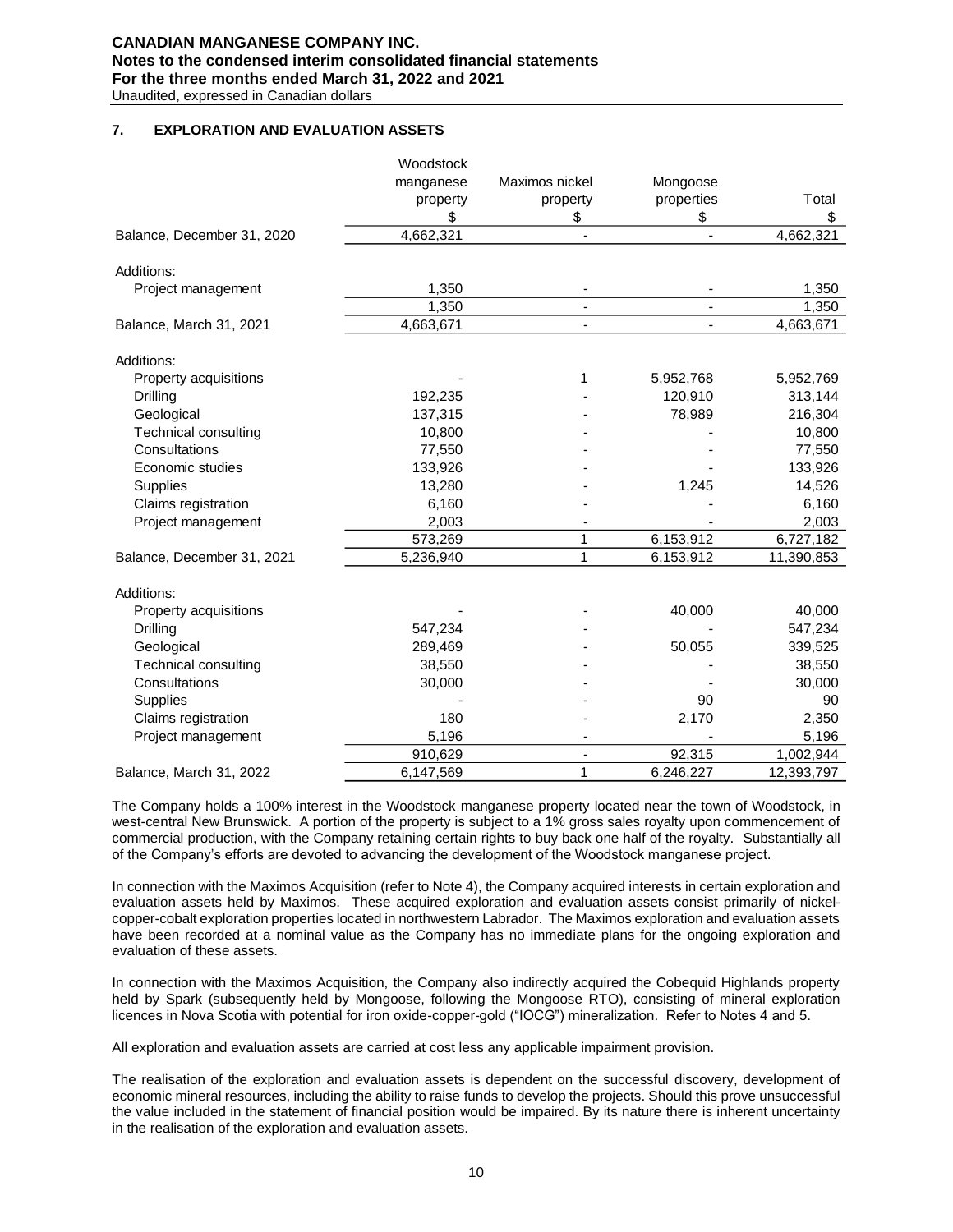# **CANADIAN MANGANESE COMPANY INC. Notes to the condensed interim consolidated financial statements For the three months ended March 31, 2022 and 2021**

Unaudited, expressed in Canadian dollars

### **8. CASH AND CASH EQUIVALENTS**

Cash comprises cash balances held at a major Canadian bank for purposes of meeting short-term cash commitments.

### **9. ACCOUNTS PAYABLE AND ACCRUED LIABILITIES**

|     |                                          |         | March 31, 2022 December 31, 2021 |
|-----|------------------------------------------|---------|----------------------------------|
|     |                                          |         |                                  |
|     | Trade payables                           | 668.937 | 779.389                          |
|     | Accrued liabilities                      | 104.244 | 50,000                           |
|     | Amounts due to related parties (Note 16) | 19.775  | 10,358                           |
|     |                                          | 792.956 | 839,747                          |
| 10. | <b>SHARE CAPITAL</b>                     |         |                                  |

## **Authorized**

Unlimited number of common shares

| <b>Issued</b>                                             | <b>Shares</b> | Amount     |
|-----------------------------------------------------------|---------------|------------|
|                                                           | #             | S          |
| Balance at December 31, 2020 and March 31, 2021           | 59,683,564    | 5,668,449  |
| Shares issued in Financing on April 29, 2021              | 17,544,447    | 3,947,500  |
| Flow-through shares issued in Financing on April 29, 2021 | 6,666,666     | 2,000,000  |
| Shares issued in Maximos Acquisition on April 30, 2021    | 59,683,564    | 13,428,802 |
| Shares issued in Financing on June 21, 2021               | 1,136,339     | 255,676    |
| Less share issue costs                                    |               | (281,309)  |
| Less flow-through share premium liability                 |               | (500,000)  |
| Balance at December 31, 2021 and March 31, 2022           | 144,714,580   | 24,519,118 |

During 2021, the Company completed a non-brokered equity private placement of common shares and flow-through common shares (collectively, the "Financing").

In the first closing of the Financing on April 29, 2021, the Company issued 17,544,447 common shares at a price of \$0.225 per share for gross proceeds of \$3,947,500 and 6,666,666 flow-through shares at a price of \$0.30 per flowthrough share for gross proceeds of \$2,000,000. The first closing included issuance of 444,444 common shares to John F. Kearney, a director, as full settlement of a \$100,000 advance received by the Company in 2020. Refer to Note 16.

In the second closing of the Financing on June 21, 2021, the Company issued an additional 1,136,339 common shares at a price of \$0.225 per share for gross proceeds of \$255,676.

The flow-through shares in the Financing were issued at a premium of \$0.075 per share relative to the issue price of non-flow-through shares in the Financing. The aggregate premium of \$500,000 was recognized as a flow-through share premium liability.

Finder fees of \$229,087 in cash were incurred and 333,333 broker warrants were issued in connection with the Financing. Each broker warrant entitles the holder to purchase one common share of the Company at \$0.27 per share until April 29, 2024.

In connection with the Maximos Acquisition, the Company issued 59,683,564 common shares effective April 30, 2021 to shareholders of Maximos in a share exchange on the basis of 0.55562527 of a common share of the Company for each common share of Maximos. Refer to Note 4.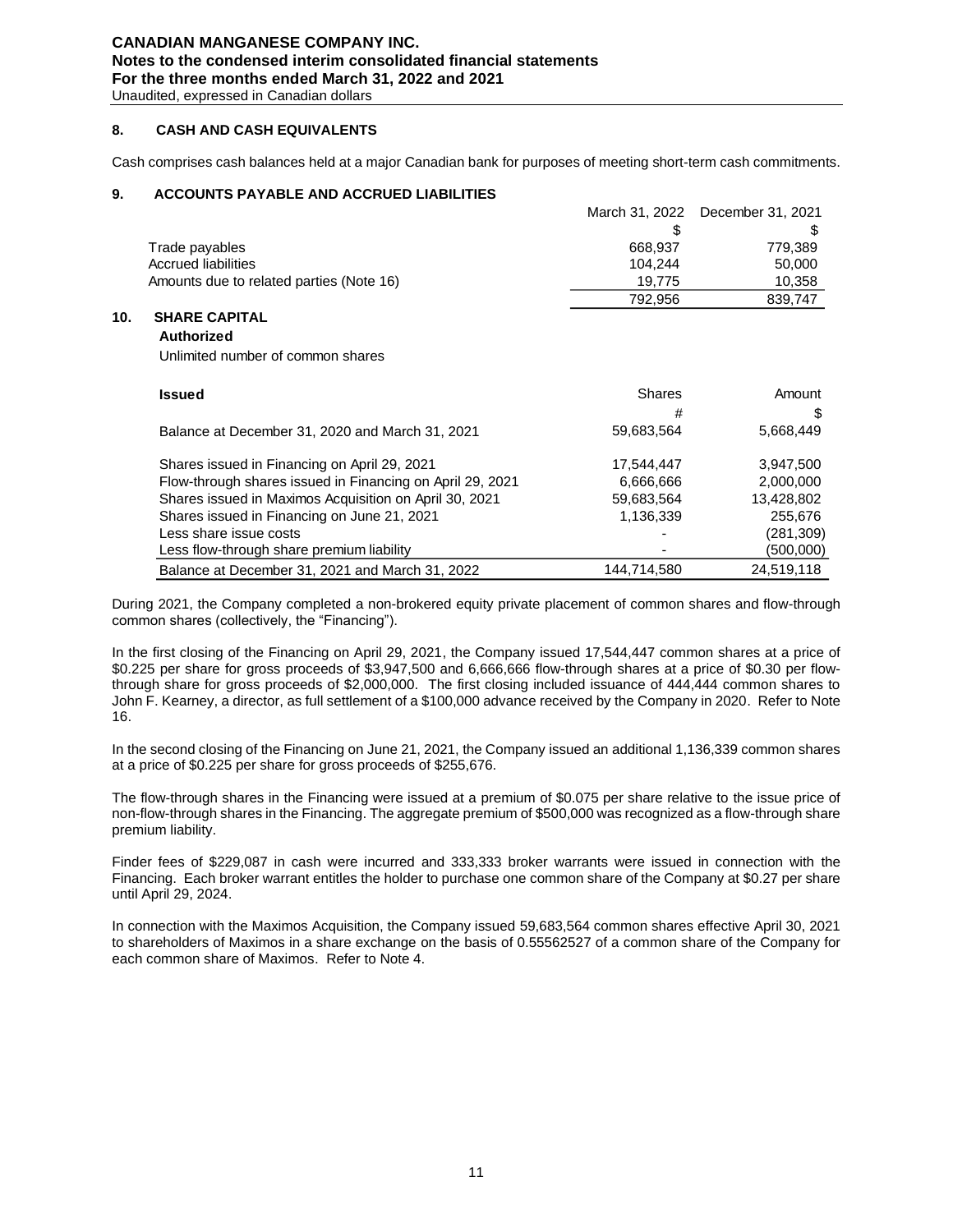### **11. WARRANTS**

The following warrants were outstanding at March 31, 2022:

|                                               | Number of                        | Weighted |                |
|-----------------------------------------------|----------------------------------|----------|----------------|
|                                               | warrants outstanding             | average  |                |
|                                               | at March 31, 2022 Exercise Price |          | Expiry Date    |
|                                               |                                  | \$       |                |
| Balance, December 31, 2020 and March 31, 2021 |                                  |          |                |
| Warrants issued (Note 4)                      | 4,445,003                        | 0.18     | March 17, 2024 |
| Broker warrants issued                        | 333.333                          | 0.27     | April 29, 2024 |
| Balance, December 31, 2021 and March 31, 2022 | 4,778,336                        | 0.19     |                |

In connection with the Maximos Acquisition, 4,445,003 warrants of the Company were issued in replacement of 8,000,000 previously issued warrants of Maximos with each replacement warrant being exercisable into a common share of the Company at \$0.18 per share until March 17, 2024.

The issue date fair value of these replacement warrants was calculated at \$742,909, which has been recorded to the purchase price of Maximos. Refer to Note 4. The following assumptions were used in calculating the fair value of warrants issued, using the Black-Scholes option pricing model: expected dividend yield of 0%, expected volatility of 124%, risk-free interest rate of 0.93%, share price of \$0.225 and an expected life of 2.9 years.

In connection with the Financing, 333,333 broker warrants were issued as a finder fee to an arm's-length party. Each broker warrant is exercisable into a common share of the Company at \$0.27 per share until April 29, 2024.

The issue date fair value of these broker warrants was calculated at \$52,221, which has been recorded to share issue costs. The following assumptions were used in calculating the fair value of warrants granted, using the Black-Scholes option pricing model: expected dividend yield of 0%, expected volatility of 124%, risk-free interest rate of 0.93%, share price of \$0.225 and an expected life of 3 years.

### **12. STOCK OPTIONS**

Shareholders of the Company have approved a stock option plan for directors, officers, management, employees and other persons who perform ongoing services for the Company or any of its subsidiaries. The purpose of the plan is to attract, retain and motivate these parties by providing them with the opportunity, through stock options, to acquire a proprietary interest in the Company and to benefit from its growth.

The maximum number of common shares reserved for issuance upon the exercise of options is not to exceed 10% of the total number of common shares outstanding immediately prior to such an issuance. The maximum number of common shares reserved for issuance to any one participant upon the exercise of options is not to exceed 5% of the total number of common shares outstanding immediately prior to such an issuance. The options are non-assignable and may be granted for a term not exceeding ten years. The exercise price of the options is fixed by the board of directors at the market price of the shares at the time of grant, subject to all applicable regulatory requirements.

The following table summarizes the stock options outstanding at March 31, 2022:

|                            |                    | Number of Number of Options | Estimated |                           |                    |
|----------------------------|--------------------|-----------------------------|-----------|---------------------------|--------------------|
|                            | Options Granted at | Exercisable at Grant Date   |           |                           |                    |
|                            | March 31, 2022     | March 31, 2022              |           | Fair Value Exercise Price | <b>Expiry Date</b> |
|                            |                    |                             | \$        | \$                        |                    |
| Balance, December 31, 2020 |                    |                             |           |                           |                    |
| and March 31, 2021         | ۰                  |                             | ٠         |                           |                    |
| Stock options granted      | 5,278,440          | 3,518,960                   | 974.241   | 0.18                      | June 30, 2025      |
| Stock options granted      | 2,650,000          | 993,750                     | 494.554   | 0.25                      | June 30, 2026      |
| Balance, December 31, 2021 |                    |                             |           |                           |                    |
| and March 31, 2022         | 7.928.440          | 4.512.710                   | 1.468.795 | 0.20                      |                    |

Effective April 30, 2021, as partial consideration for the Maximos Acquisition (Note 4), 5,278,440 options of the Company were granted in replacement of 9,500,000 previously granted options of Maximos, with each replacement option exercisable into a common share of the Company at \$0.18 per share until June 30, 2025. One-third of the replacement options vested on the grant date, one-third vested on June 30, 2021, and the remaining one-third will vest on June 30, 2022. The grant date fair value of the replacement options was estimated at \$974,241.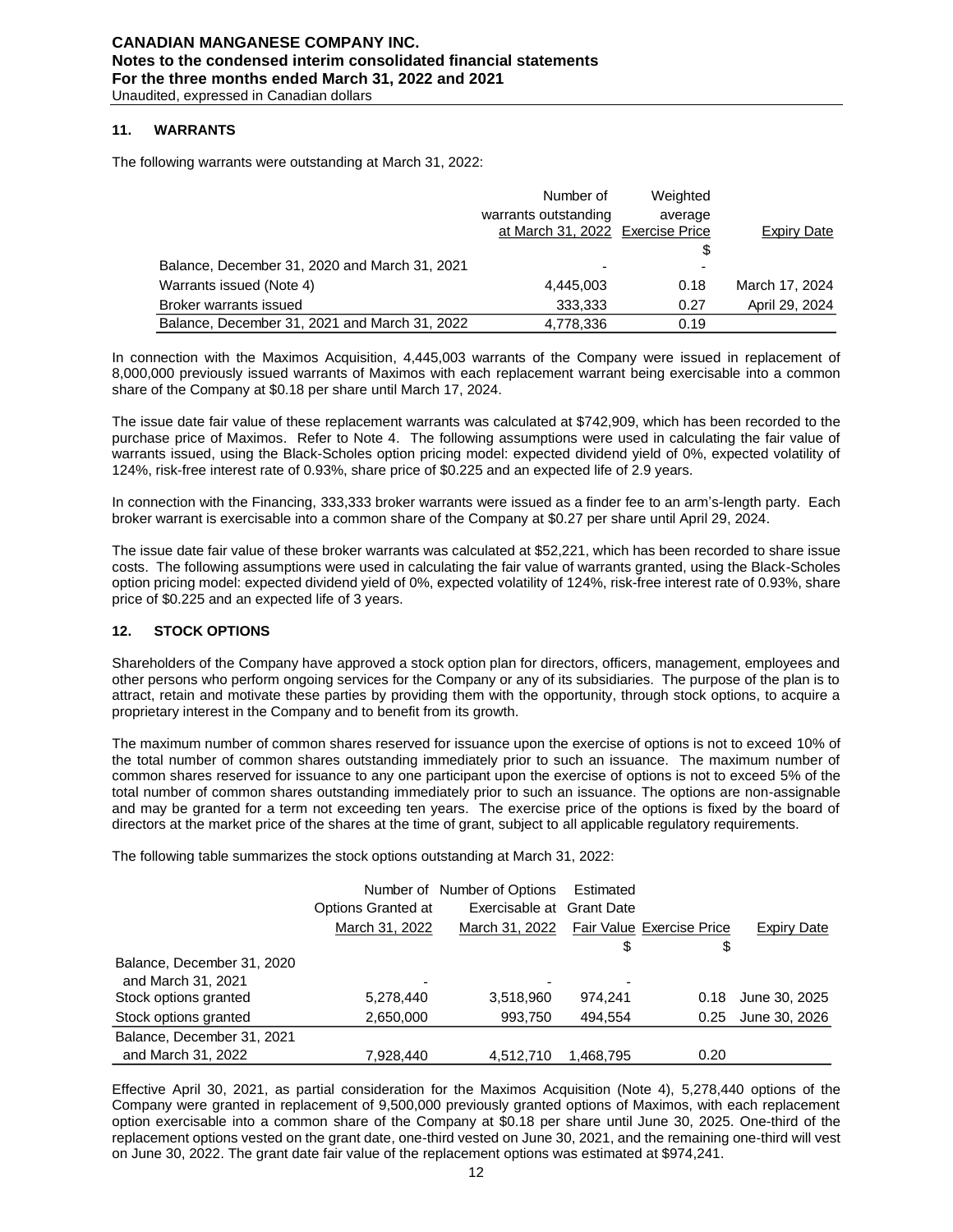### **12. STOCK OPTIONS (CONTINUED)**

Effective June 30, 2021, 2,650,000 options were granted to directors, officers and service providers of the Company, with each such option exercisable into a common share of the Company at \$0.25 per share until June 30, 2026, vesting quarterly over a period of two years. The grant date fair value of these options was estimated at \$494,554.

The options outstanding at March 31, 2022 have a weighted average remaining life of 3.7 years.

### **13. RESTRICTED SHARE UNITS**

On June 24, 2021, shareholders of the Company approved a Restricted Share Unit Plan (the "RSU Plan") under which the Company may issue up to 3% of its issued capital (on a rolling basis) as Restricted Share Units (each, an "RSU") to eligible directors, officers, employees and consultants.

The RSU Plan was adopted to provide remuneration and long-term incentives to the Company's directors, executives, employees and service providers, while preserving the Company's cash, and to align the interests of such persons with the long term interests of shareholders. Upon vesting, each RSU entitles the grantee the right to receive, during the payout election period, after deduction of any applicable taxes and other required source deductions, one fully paid common share of the Company, or the then equivalent value in cash, at the Company's discretion.

Effective June 30, 2021, a total of 1,700,000 RSUs were granted to directors, officers, management, employees and consultants pursuant to the RSU Plan. Of these, 1,350,000 RSUs vested immediately and 350,000 RSUs vested on March 31, 2022. All the RSUs granted expire on December 31, 2024.

1,350,000 RSUs granted effective June 30, 2021 were fully recognized as share-based compensation and share-based payment reserve during the three months ended March 31, 2022, as they fully vested on grant date. The Company recorded \$303,750 to share-based compensation and share-based payment reserve in connection with these RSUs, using the grant date fair value of \$0.225 per share, based on the issue price in the Financing. Refer to Note 16.

The share-based compensation expense and share based reserve relating to the 350,000 RSUs granted effective June 30, 2021 but not vested until March 31, 2022 were recognized in ensuing periods using the graded vesting method of recognition based on the grant date fair value of common shares of the Company.

|           |                   | <b>RSU Terms</b>    |                        |                    |
|-----------|-------------------|---------------------|------------------------|--------------------|
|           |                   |                     | Commencement           |                    |
| Number    | <b>Grant Date</b> | <b>Vesting Date</b> | of Payout              | <b>Expiry Date</b> |
|           |                   |                     | <b>Election Period</b> |                    |
| 1,350,000 | 30-Jun-21         | 30-Jun-21           | 01-Apr-22              | 31-Dec-24          |
| 350,000   | 30-Jun-21         | 31-Mar-22           | 01-Jan-23              | 31-Dec-24          |
| 120,000   | 31-Mar-22         | 31-Mar-22           | 31-Mar-22              | 31-Dec-24          |
| 120,000   | 31-Mar-22         | 30-Jun-22           | 30-Jun-22              | 31-Dec-24          |
| 1,940,000 |                   |                     |                        | 31-Dec-24          |

The following table sets out the terms of RSUs granted as at March 31, 2022:

On March 31, 2022, 240,000 RSUs were granted to a consultant, 120,000 of which vested immediately, and 120,000 of which vest on June 30, 2022, all of which expire on December 31, 2024.

### **14. SHARE-BASED PAYMENT RESERVE**

The following table sets out the share-based payment reserve activity for the three months ended March 31, 2022:

\$

| Balance, December 31, 2020 and March 31, 2021 |           |
|-----------------------------------------------|-----------|
| Stock options granted                         | 1,249,549 |
| RSUs granted                                  | 356,250   |
| Balance, December 31, 2021                    | 1,605,799 |
| Share-based compensation                      | 100.436   |
| RSUs granted                                  | 18,000    |
| Balance, March 31, 2022                       | 1,724,235 |

Refer to Notes 12 and 13.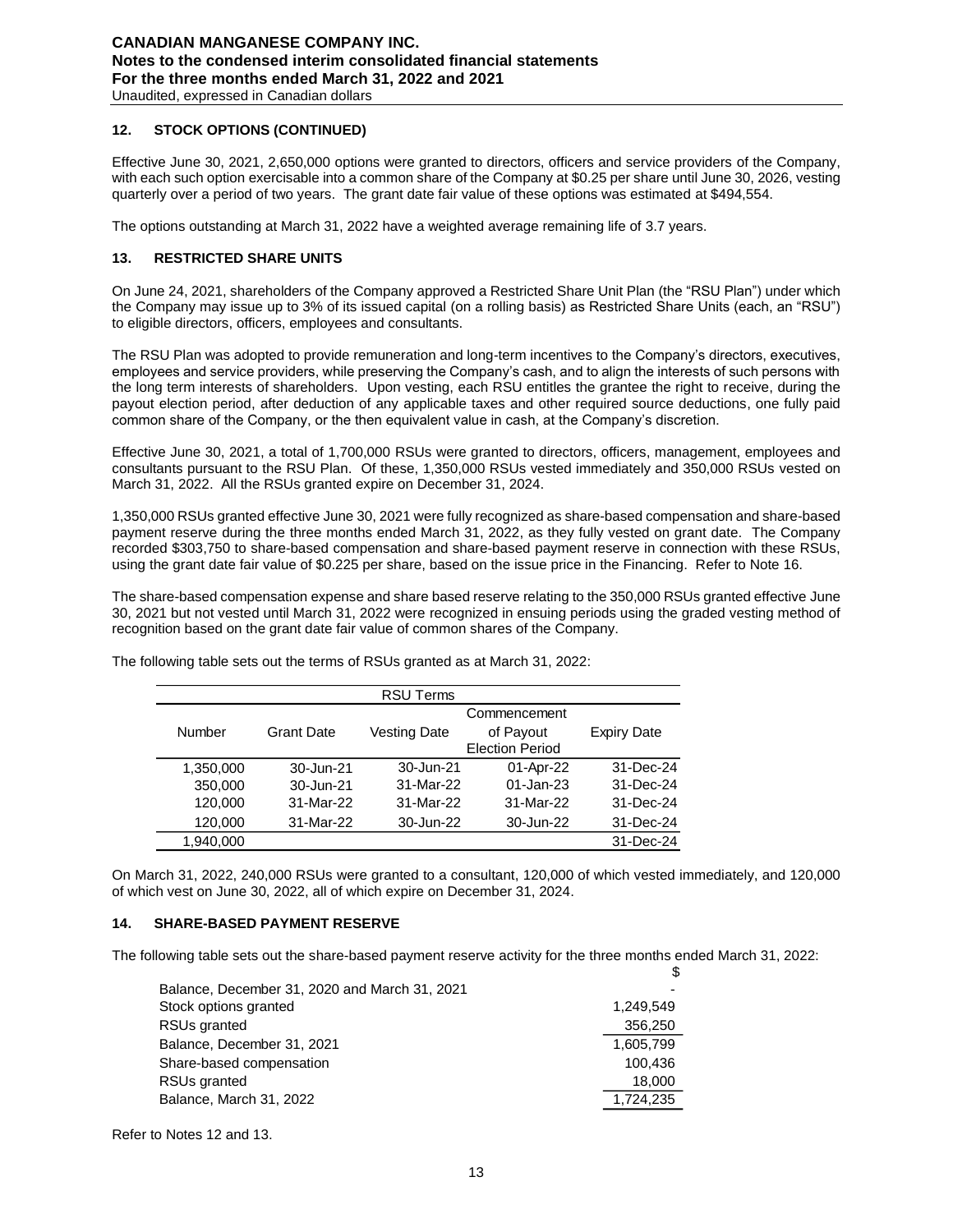### **15. NON-CONTROLLING INTEREST**

As at March 31, 2022, non-controlling interest ("NCI") represents the 59.5% equity interest (December 31, 2021 - 59.3%) of Mongoose not controlled by the Company.

Effective February 9, 2022, Mongoose issued 200,000 shares at a deemed issue price of \$0.20 per share for total consideration of \$40,000 in exchange for the Mt. Thom Project in Nova Scotia, increasing NCI from 59.3% to 59.5%.

As at March 31, 2022, Mongoose had the following options issued and outstanding: (i) 325,544 options exercisable at \$0.285 per Mongoose share until November 17, 2024; and (ii) 360,000 options exercisable at \$0.05 per Mongoose share until September 30, 2025.

As at March 31, 2022, Mongoose had the following warrants issued and outstanding: 2,500,000 warrants exercisable at \$0.25 per share until December 31, 2023.

### **16. RELATED PARTY TRANSACTIONS**

Information concerning the subsidiaries of the Company at March 31, 2022 is set out below.

| Subsidiary                                                      | % Held by the<br>Company | Jurisdiction of<br>incorporation |
|-----------------------------------------------------------------|--------------------------|----------------------------------|
| Technology Metals Inc. (Maximos)                                | 100% directly            | Canada                           |
| Mongoose Mining Ltd.<br>(owned 40.5% by Technology Metals Inc.) | 40.5% indirectly         | British Columbia                 |
| Spark Minerals Inc.<br>(owned 100% by Mongoose)                 | 40.5% indirectly         | Nova Scotia                      |

Transactions between the Company and its subsidiaries have been eliminated on consolidation and are not disclosed.

The Company did not have any subsidiaries during the three months ended March 31, 2021.

During the three months ended March 31, 2022, the Company paid or accrued \$39,500 to related parties, including a \$15,000 management fee (March 31, 2021 - \$15,000) to Energold Minerals Limited ("Energold"), a company controlled by John F. Kearney, a director; a \$12,500 management fee (March 31, 2021 - \$Nil) to 2348035 Ontario Corp., a company controlled by W. Matthew Allas, an officer; and \$12,000 in rent (March 31, 2021 - \$6,000) to Buchans Resources Limited ("Buchans"), a company in which directors John F. Kearney and Danesh Varma serve as directors and officers.

Included in accounts payable and accrued liabilities at March 31, 2022 are \$14,125 payable to 2348035 Ontario Corp. (March 31, 2021 - \$Nil) for management services, and \$5,650 payable to Energold (March 31, 2021 - \$75,000) for administrative and management services. These amounts are unsecured, non-interest bearing and due on demand.

### **17. COMMITMENTS AND CONTINGENCIES**

The Company's exploration and evaluation activities are subject to various laws and regulations governing the protection of the environment. These laws and regulations are continually changing and generally becoming more restrictive. The Company believes its operations are materially in compliance with all applicable laws and regulations. The Company has made, and expects to make in the future, expenditures to comply with such laws and regulations.

On January 31, 2022, the Company's common shares commenced trading on the NEO Exchange. Effective commencement of trading, the Company is subject to ongoing conditional listing capital requirements of the NEO Exchange, which require the Company to meet at least one of the following criteria: (i) maintain shareholders' equity of at least \$2,500,000; (ii) report annual net income from continuing operations of at least \$375,000; (iii) maintain a market value of the Company's listed shares of at least \$25,000,000; or (iv) report assets and annual revenue of at least \$25,000,000 each.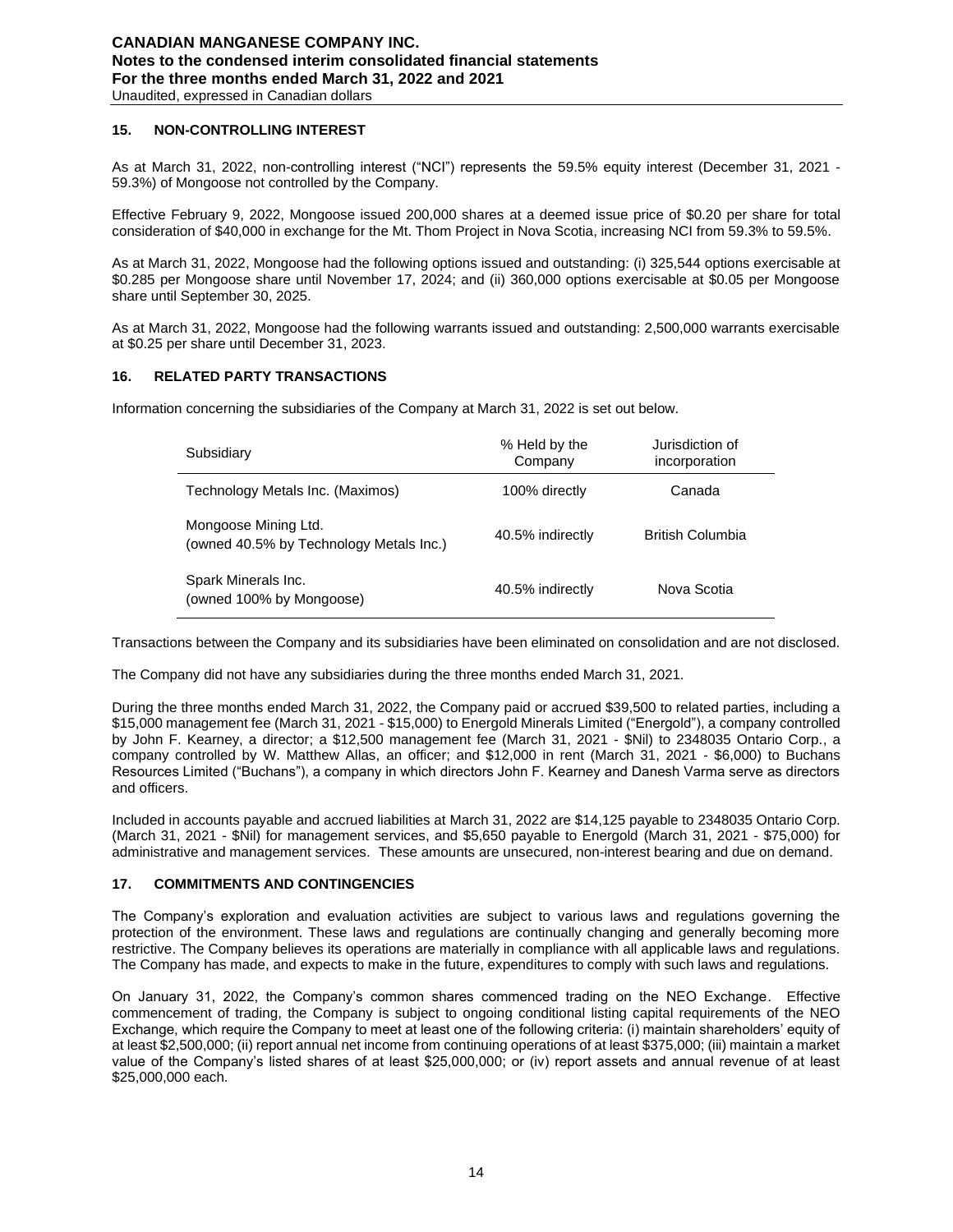### **17. COMMITMENTS AND CONTINGENCIES (CONTINUED)**

During the year ended December 31, 2021, Canadian Manganese issued flow-through shares for aggregate subscription proceeds of \$2,000,000 with a commitment to incur the proceeds on eligible Canadian exploration expenditures prior to December 31, 2022. At March 31, 2022, \$677,707 of the commitment had not yet been incurred. Canadian Manganese provided subscribers with indemnification for any tax liability that may arise if the Company is found to have not incurred the eligible Canadian exploration expenditures as required in accordance with the flowthrough subscription agreements.

During the year ended December 31, 2021, Mongoose issued flow-through shares for aggregate subscription proceeds of \$524,100 with a commitment to incur the proceeds on eligible Canadian exploration expenditures prior to December 31, 2022. At March 31, 2022, \$524,100 of the commitment had not yet been incurred. Mongoose provided subscribers with indemnification for any tax liability that may arise if Mongoose is found to have not incurred the eligible Canadian exploration expenditures as required in accordance with the flow-through subscription agreements. In addition, Spark has a remaining flow-through commitment of \$239,000 as at March 31, 2022.

The Covid-19 pandemic has resulted in governments worldwide enacting emergency measures to combat the spread of the various novel strains of coronavirus. These emergency measures, which have included the implementation of travel bans and mandated quarantine periods, have caused material disruption to businesses globally. The impact of the Covid-19 pandemic on the Company has been minimal to date, however the Company cannot accurately predict the impact it may have on its future operations and/or the ability of others to meet their obligations with the Company.

At March 31, 2022, the Company was party to certain management agreements. Minimum commitments under the agreements are in aggregate \$412,000 in the next year. These agreements also provide for payments of up to an aggregate of \$1,000,000 in the event of a change of control. As such an event has not occurred, the contingent payments have not been accrued for in these condensed interim consolidated financial statements.

### **18. FINANCIAL INSTRUMENTS**

The Company's risk exposures and the impact on the Company's financial instruments are summarized below. There have been no changes in the risks, objectives, policies and procedures during the financial statement reporting periods.

#### **Fair value**

The carrying amounts for cash, amounts receivable, accounts payable and accrued liabilities and advance from director on the statements of financial position approximate fair value because of the limited term of these instruments.

#### **Interest rate risk**

At March 31, 2022, all of the Company's cash is deposited in bank accounts with a major Canadian bank.

#### **Credit risk**

Credit risk is the risk that a client or vendor will be unable to pay or receive any amounts owed or owing by the Company. Management's assessment of the Company's risk is low as it is primarily attributable to funds held in banks.

#### **Commodity price risk**

The ability of the Company to develop its properties and the future profitability of the Company is directly related to the market price of certain minerals and metals, particularly manganese and nickel.

#### **Fair Value Hierarchy and Liquidity Risk Disclosure**

The fair value hierarchy has the following levels: (a) quoted prices (unadjusted) in active markets for identical assets or liabilities (Level 1); (b) inputs other than quoted prices included in Level 1 that are observable for the asset or liability, either directly (i.e., as prices) or indirectly (i.e., derived from prices) (Level 2); and (c) inputs for the asset or liability that are not based on observable market data (unobservable inputs) (Level 3). During the periods presented, the Company did not have any material financial instruments measured at fair value that require classification within the fair value hierarchy.

#### **Liquidity Risk**

The Company's approach to managing liquidity risk is to ensure that it will have sufficient liquidity to meet liabilities when due. All of the Company's financial liabilities have contractual maturities of less than 30 days and are subject to normal trade terms.

#### **Market Risk**

Market risk is the risk that the fair value of, or future cash flows from, the Company's financial instruments will significantly fluctuate because of changes in market prices.